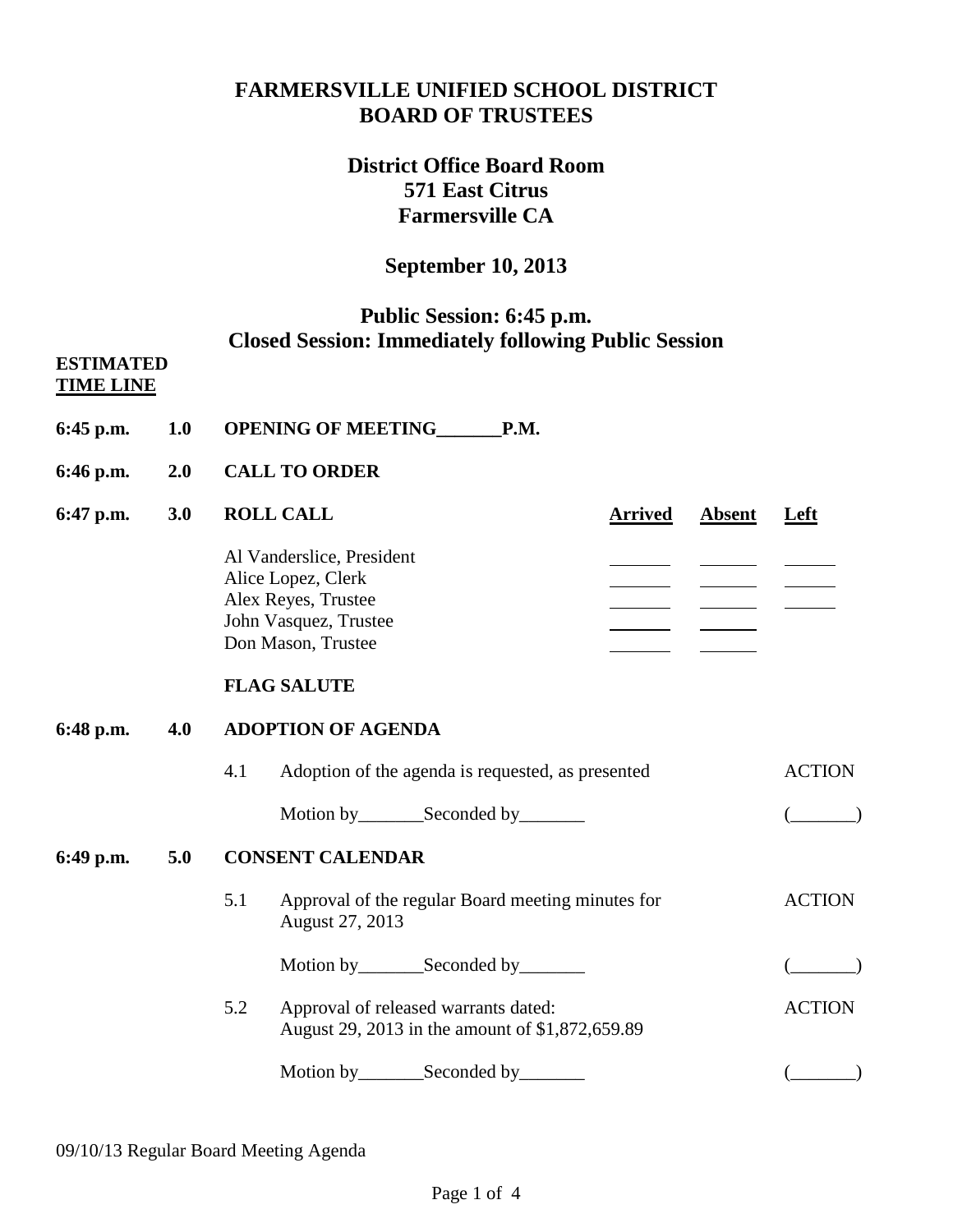| $6:52$ p.m. | 8.0         | <b>PUBLIC COMMENTS</b><br>Members of the public may address the Board on any agenda<br>item or other item of interest within the subject matter<br>jurisdiction of the Board, before or during the governing<br>board's consideration of the item. The Board is not able to<br>discuss or take action on any item not appearing on the agenda.<br>A three minute time limit will be imposed on public input<br>for individuals/issues. |               |  |  |
|-------------|-------------|----------------------------------------------------------------------------------------------------------------------------------------------------------------------------------------------------------------------------------------------------------------------------------------------------------------------------------------------------------------------------------------------------------------------------------------|---------------|--|--|
| $6:57$ p.m. | <b>10.0</b> | K-8 ISSUES                                                                                                                                                                                                                                                                                                                                                                                                                             |               |  |  |
|             |             | 10.1<br>Approval to Revise Signature List for FJHS ASB Account ACTION                                                                                                                                                                                                                                                                                                                                                                  |               |  |  |
|             |             |                                                                                                                                                                                                                                                                                                                                                                                                                                        |               |  |  |
| 6:58 p.m.   | <b>12.0</b> | <b>CURRICULUM</b>                                                                                                                                                                                                                                                                                                                                                                                                                      |               |  |  |
|             |             | Adequate Yearly Progress and Academic Performance Index<br>12.1<br>Report                                                                                                                                                                                                                                                                                                                                                              |               |  |  |
|             |             | 12.2<br>Approval of Contract with Justine Levine to provide Physical<br><b>Fitness Demonstrations at Freedom Elementary</b>                                                                                                                                                                                                                                                                                                            | <b>ACTION</b> |  |  |
|             |             | Motion by__________Seconded by__________                                                                                                                                                                                                                                                                                                                                                                                               |               |  |  |
| $7:20$ p.m. | <b>13.0</b> | <b>PERSONNEL</b>                                                                                                                                                                                                                                                                                                                                                                                                                       |               |  |  |
|             |             | 13.1<br>Approval of personnel items as per the board transmittal form                                                                                                                                                                                                                                                                                                                                                                  | <b>ACTION</b> |  |  |
|             |             | Motion by __________ Seconded by _________                                                                                                                                                                                                                                                                                                                                                                                             |               |  |  |
|             |             | 13.2<br>2013-14 FTA Contract Proposal to FUSD                                                                                                                                                                                                                                                                                                                                                                                          | <b>ACTION</b> |  |  |
|             |             | Motion by ____________Seconded by ___________                                                                                                                                                                                                                                                                                                                                                                                          |               |  |  |
|             |             | 13.3<br>Approval to attend ACSA Personnel Institute on October 2-4,<br>2013 in Costa Mesa, CA                                                                                                                                                                                                                                                                                                                                          | <b>ACTION</b> |  |  |
|             |             |                                                                                                                                                                                                                                                                                                                                                                                                                                        |               |  |  |
| $7:25$ p.m. | <b>14.0</b> | <b>BOARD BUSINESS</b>                                                                                                                                                                                                                                                                                                                                                                                                                  |               |  |  |
|             |             | 14.1<br>Board Member Travel and Conference Budgets                                                                                                                                                                                                                                                                                                                                                                                     | <b>ACTION</b> |  |  |
|             |             |                                                                                                                                                                                                                                                                                                                                                                                                                                        |               |  |  |
|             |             | CSBA Conference on December 5-7, 2013 in San Diego, CA<br>14.2                                                                                                                                                                                                                                                                                                                                                                         | <b>ACTION</b> |  |  |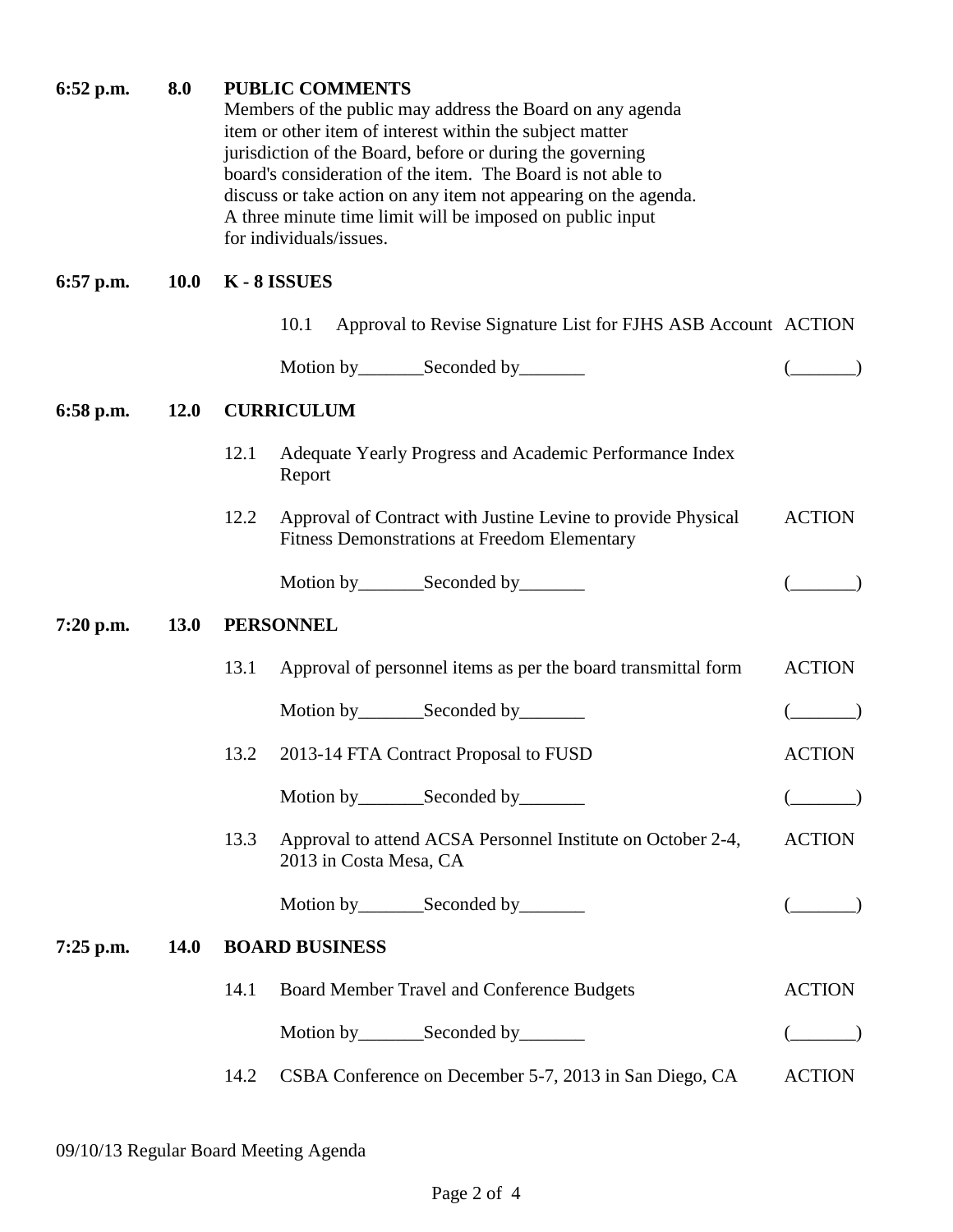|             |             | 14.3                     | Consideration of any item any member of the Board<br>wishes to have on the agenda for the next meeting                                                                                                                                                                               |               |  |  |  |
|-------------|-------------|--------------------------|--------------------------------------------------------------------------------------------------------------------------------------------------------------------------------------------------------------------------------------------------------------------------------------|---------------|--|--|--|
| $7:28$ p.m. | <b>15.0</b> | <b>BUSINESS SERVICES</b> |                                                                                                                                                                                                                                                                                      |               |  |  |  |
|             |             | 15.1                     | Approval of Final 2012-2013 Budget Revision                                                                                                                                                                                                                                          | <b>ACTION</b> |  |  |  |
|             |             |                          | Motion by __________ Seconded by _________                                                                                                                                                                                                                                           |               |  |  |  |
|             |             | 15.2                     | Approval of Budget Revision #1                                                                                                                                                                                                                                                       | <b>ACTION</b> |  |  |  |
|             |             |                          |                                                                                                                                                                                                                                                                                      |               |  |  |  |
|             |             | 15.3                     | Presentation of Annual Financial Report (Unaudited Actuals)                                                                                                                                                                                                                          |               |  |  |  |
|             |             | 15.4                     | Approval of 2012-2013 Annual Financial Report<br>(Unaudited Actuals)                                                                                                                                                                                                                 | <b>ACTION</b> |  |  |  |
|             |             |                          | Motion by_________Seconded by________                                                                                                                                                                                                                                                |               |  |  |  |
|             |             | 15.5                     | Adoption of Resolution #05-09-10-13 Establishing Actual<br>Appropriations Limits for 2012-13 and Estimated<br>Appropriations Limit for 2013-14                                                                                                                                       | <b>ACTION</b> |  |  |  |
|             |             |                          | Motion by__________Seconded by_________                                                                                                                                                                                                                                              |               |  |  |  |
|             |             | 15.6                     | Cal Card Report                                                                                                                                                                                                                                                                      |               |  |  |  |
| 7:58 p.m.   | <b>17.0</b> |                          | <b>FUTURE MEETING DATES</b>                                                                                                                                                                                                                                                          |               |  |  |  |
|             |             | 17.1                     | September 24, 2013<br>October 8, 2013                                                                                                                                                                                                                                                |               |  |  |  |
| 8:00 p.m.   | <b>20.0</b> |                          | <b>ADJOURNMENT TO CLOSED SESSION</b><br>P.M.                                                                                                                                                                                                                                         |               |  |  |  |
|             |             | 20.1                     | Public Employee Discipline/Dismissal/Release<br>(Government Code section 54957)                                                                                                                                                                                                      |               |  |  |  |
|             |             | 20.2                     | Conference with Labor Negotiator (G.C. 54956.7)<br>It is the intention of the Board to meet in closed session<br>to review its position and to instruct its designated reps:<br>Agency Designated Representative: Christina Luna and<br>Jason Kaff; Name of Organization: FTA & CSEA |               |  |  |  |
|             |             | 20.3                     | Conference with Legal Counsel regarding Anticipated<br>Litigation. Significant exposure to litigation pursuant to<br>paragraph 2 of subdivision (d) of Government Code Section                                                                                                       |               |  |  |  |